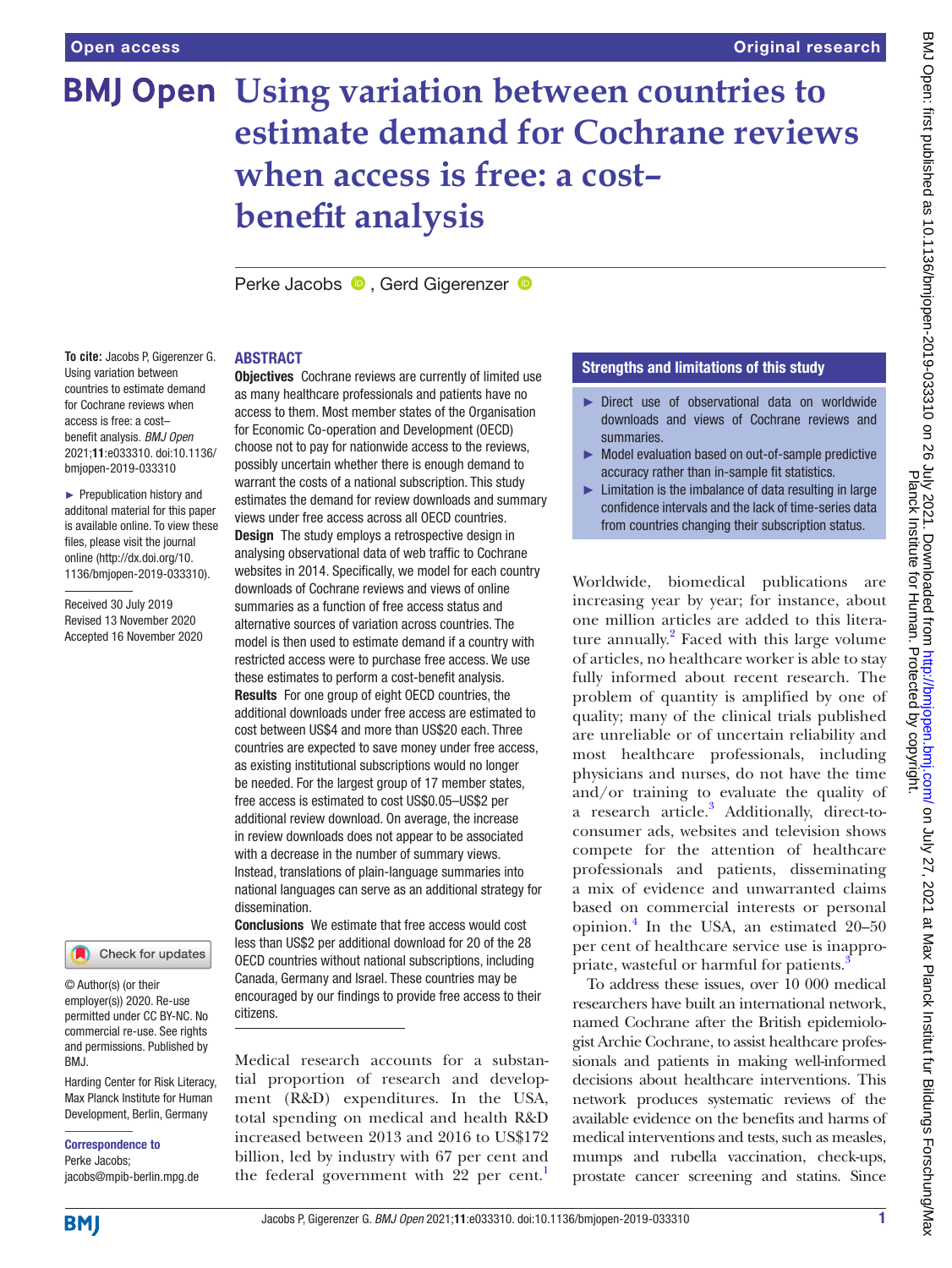1992, these Cochrane reviews have been written by some 30 000 medical researchers and are generally recognised as the gold standard of medical evidence.<sup>5 6</sup> The reviews are intended to be regularly updated as new findings become available and provide three important services for healthcare professionals.<sup>[7](#page-9-5)</sup> First, they offer an overall assessment of the available evidence by evaluating individual studies according to the quality of their evidence and statistically integrating their results, which often vary due to their small sample sizes. Second, in contrast to a self-survey of the literature, systematic reviews allow professionals to absorb the relevant information about the benefits and harms of specific treatments under the typical conditions of time pressure. Finally, Cochrane reviews offer plain-language summaries and summary-offindings tables that highlight key findings and can be easily understood by persons without statistical training, which makes them suitable for both professionals and lay people alike. For these reasons, many professionals consult the Cochrane reviews regarding interventions. Yet here is where the problem arises.

Whereas plain-language summaries are openly available online, access to the full-text reviews is often restricted, despite their containing large amounts of relevant information for patients and healthcare professionals. Institutions in many low-income and middle-income countries are granted free or inexpensive access through the WHO's HINARI Access to Research for Health Programme (see also <www.who.org/hinari>), but healthcare professionals and patients outside of an institutional context are excluded. Most countries in North America and Europe (including the USA and Germany), by contrast, are not eligible and fall into one of two groups: those with and those without a national subscription. The latter group far exceeds the former, with only eight countries subscribing nationally in 2014, six of which are members of the Organisation for Economic Co-operation and Development (OECD, see [box](#page-1-0) 1). Specifically, Australia, Denmark, Ireland, Norway, New Zealand and Great Britain offered free access nationwide, as did Egypt and India, which are not OECD member states. In addition, one US state, Wyoming, and three Canadian provinces, New Brunswick, Nova Scotia and Saskatchewan, had statewide subscriptions in 2014. Given their small shares of the country's total population, we treated the USA and Canada as having no subscription. Whereas a

# Box 1 Organisation for Economic Co-operation and Development (OECD) member states

<span id="page-1-0"></span>The 34 OECD member states are Australia (AUS), Austria (AUT), Belgium (BEL), Canada (CAN), The Czech Republic (CZE), Denmark (DNK), Estonia (EST), Finland (FIN), France (FRA), Germany (DEU), Greece (GRC), Hungary (HUN), Iceland (ISL), Ireland (IRL), Israel (ISR), Italy (ITA), Japan (JPN), Republic of Korea (KOR), Luxembourg (LUX), Mexico (MEX), Netherlands (NDL), New Zealand (NZL), Norway (NOR), Poland (POL), Portugal (POR), Slovak Republic (SVK), Slovenia (SVN), Spain (ESP), Sweden (SWE), Switzerland (CHE), Turkey (TUR), UK (GBR) and USA.

# BMJ Open: first published as 10.1136/bmjopen-2019-033310 on 26 July 2021. Downloaded from http://bmjopen.bmj.com/ on July 27, 2021 at Max Planck Institut fur Bildungs Forschung/Max<br>Planck published as 10.1136/bmjopen-2019BMJ Open: first published as 10.1136/bmjopen-2019-033310 on 26 July 2021. Downloaded from <http://bmjopen.bmj.com/> on July 27, 2021 at Max Planck Institut fur Bildungs Forschung/Max Planck Institute for Human. Protected by copyright.

# Box 2 Access to the Cochrane Library

<span id="page-1-1"></span>Individual users can read reviews at US\$6 each, download reviews at US\$38 each or obtain a personal subscription at US\$365 annually. In addition, academic and corporate institutions with fewer than 1001 employees can obtain licenses at annual prices of US\$2582 and US\$3812, respectively. All prices retrieved from www.cochranelibrary.com/help/ how-to-order and links therein on 5 April 2020.

national subscription grants all domestic internet users free access to Cochrane Reviews, users in countries without a national subscription need to pay for alternative access options. These prices are shown in [box](#page-1-1) 2.

This article examines the expected demand for full-text reviews and plain-language summaries under free access for countries that have no national subscription. Absent institutional access, many healthcare professionals and patients may be unwilling or unable to purchase alternative access but would use reviews if access was free. Governments in countries without a national subscription, however, may be reluctant to subscribe nationally without knowing the expected benefit of such a policy.

In this article, we define the benefit of a national subscription as the increase in the downloads of Cochrane reviews. This benefit depends on the elasticity of demand, that is, users' responsiveness to changes in the price of review downloads. National subscriptions reduce the marginal cost a user incurs for downloading a review to zero. Using the standard model of supply and demand, we would expect review downloads to increase as more users can afford to download. When access is restricted, these potential users are either unable or unwilling to pay for review downloads and resort to less detailed or potentially misleading sources of information. Free access would attract downloads from these users and those who learnt about the service through its growing popularity.

An increase in review downloads can be expected to have a converse effect on its (imperfect) substitutes. On the one hand, this would be desirable if increased reviews manifested in reduced use of misleading sources of information. For example, misleading information, such as exaggerating benefits and downplaying harms of drugs or cancer screening, is the norm on (commercial) websites and in patient brochures. $89$  On the other hand, an increase in review downloads may also subtract from plain-language summary views; ignoring this substitution effect would overestimate the effect of a national subscription. We expect this effect to be limited because some users may prefer or need the detail of the reviews whereas others may prefer the conciseness and availability of plain-language summaries, particularly when summaries are translated into their native language. Translations from English into other national languages primarily address a lay audience (or healthcare professionals who do not understand statistics) with little or no command of English. We, therefore, expect that translating additional plain-language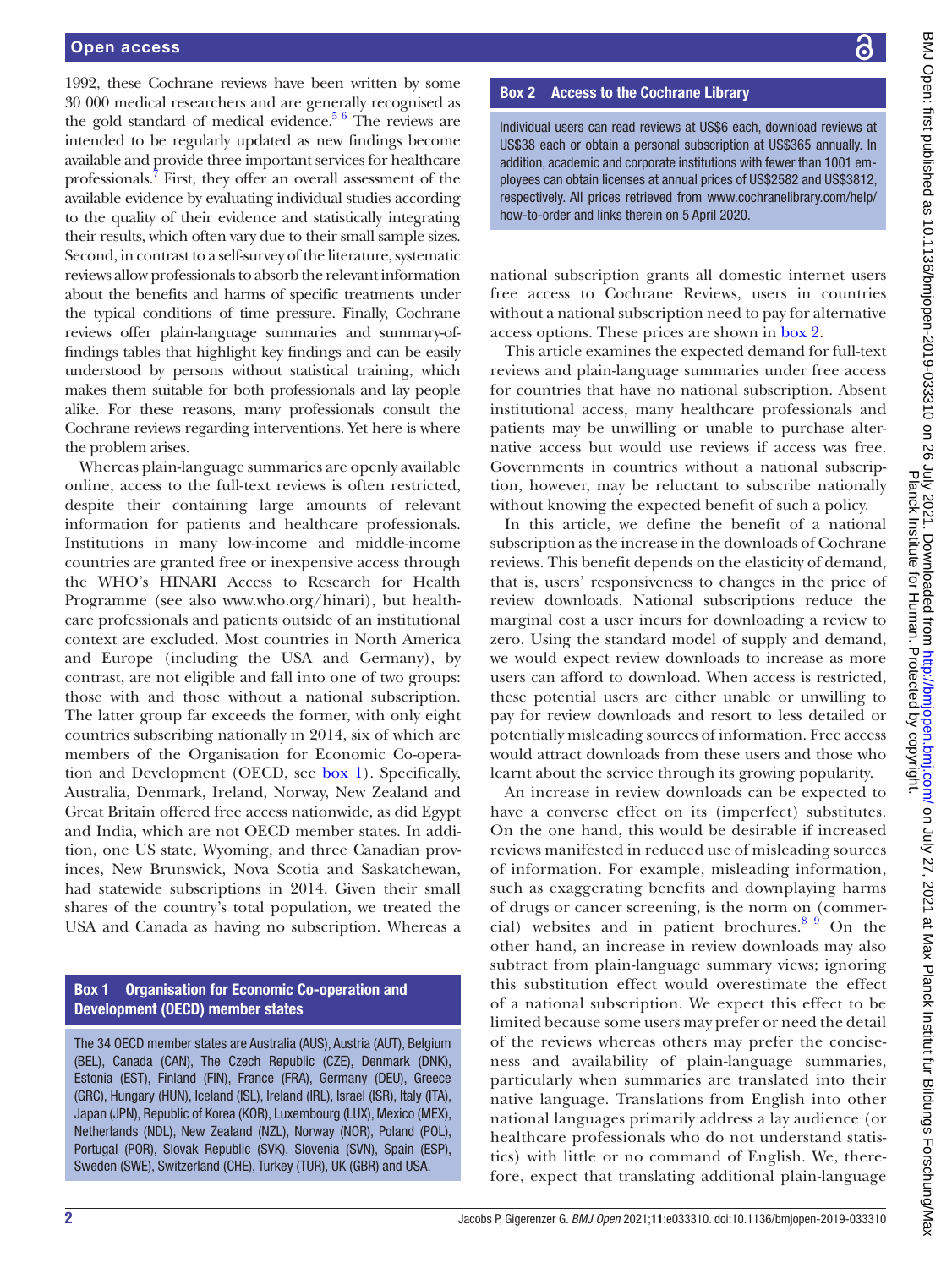summaries can counteract the drop in summary views under free access, as they attract additional users who were previously unable to use the service.

To test these hypotheses, the goal of this article is to estimate the impact of national subscriptions on the number of downloads and views of (translated or untranslated) online summaries for individual OECD countries.

## **METHOD**

The data used for the analysis were drawn from both Cochrane and publicly available databases. We obtained from Cochrane data of web traffic on their websites in 2014, including the Cochrane Library hosted by Wiley and third-party sites such as EBSCO and OVID. From these data, we derived our two variables of interest for this study: the number of review downloads and the number of summary views, stratified by country. Each of these variables captures one way in which Cochrane reviews can be used. Full-text reviews are likely, but not exclusively, downloaded by healthcare professionals who understand technical details. Naturally, these professionals often function as multipliers who pass on information to patients. In contrast, patients without medical training are more likely to consult plain language or other summaries available on different Cochrane websites. These summaries are intended for a lay audience and are sometimes translated for this purpose. Jointly, the number of downloads and summary views give a comprehensive picture of how Cochrane reviews are accessed.

Our analysis exploited the variation in the use of Cochrane reviews across a range of countries to

estimate the effect of different subscription schemes. Specifically, we compared the groups of countries with and without free access on their number of downloads and used the difference to calculate the expected effect of a national subscription on countries without one. Taking into consideration that each country's use of Cochrane reviews is not exclusively affected by their subscription scheme, we collected supplemental data on other determinants of review downloads and summary views. For example, we expected that more populous countries download, all else being equal, more reviews than less populous countries. Our analysis hence needed to isolate the effect of subscription type from that of population size and other country characteristics.

[Table](#page-2-0) 1 lists all variables considered in the analysis. The number of review downloads, number of summary views and subscription status refer to 2014, whereas supplemental data $10^{11}$  are as recent as 2016 but may go back as far as 2008, especially in lessdeveloped countries. One variable, subscriptions, was available only as intervals of the form 0 to 50, 50 to 100. For the analysis, we used the centre of each interval as an estimate of each country's number of existing subscriptions. For some countries, the available data were incomplete. Excluding these countries, we obtained a total set of 158 countries for the analysis. Binary variables are coded as zero and one for no and yes, respectively.

We used two linear models to isolate the effects of a national subscription on review downloads and summary views, respectively. The first model, DOWNLOADS, decomposes the number of downloads into the effects of the different country characteristics listed in [table](#page-2-0) 1.

<span id="page-2-0"></span>

| Overview of variables, variable types and data sources<br>Table 1 |                                                    |                  |                   |  |  |  |  |
|-------------------------------------------------------------------|----------------------------------------------------|------------------|-------------------|--|--|--|--|
| <b>Variable</b>                                                   | <b>Measure</b>                                     | <b>Type</b>      | <b>Source</b>     |  |  |  |  |
| free                                                              | Free access in 2014                                | <b>Binary</b>    | Cochrane          |  |  |  |  |
| HINARI                                                            | Access possibility through HINARI programme        | Binary           | Cochrane          |  |  |  |  |
| <b>OECD</b>                                                       | OECD member state                                  | <b>Binary</b>    | <b>OECD</b>       |  |  |  |  |
| english                                                           | Majority or official language is English           | Binary           | <b>CIA</b>        |  |  |  |  |
| subscriptions                                                     | No of subscriptions (absent national subscription) | <b>Intervals</b> | Cochrane          |  |  |  |  |
| translations                                                      | No of summaries in majority language (in 100)      | Continuous       | Cochrane          |  |  |  |  |
| <b>GDP</b>                                                        | GDP per capita in 2016 US dollars                  | Continuous       | <b>World Bank</b> |  |  |  |  |
| population                                                        | Total population size                              | Continuous       | World Bank        |  |  |  |  |
| life                                                              | Average life expectancy                            | Continuous       | <b>World Bank</b> |  |  |  |  |
| research                                                          | No of scientific articles published in all fields  | Continuous       | World Bank        |  |  |  |  |
| internet                                                          | Percentage of population with internet access      | Continuous       | <b>World Bank</b> |  |  |  |  |
| physicians                                                        | No of physicians per 1000 persons                  | Continuous       | <b>World Bank</b> |  |  |  |  |
| downloads                                                         | No of full-text downloads in 2014                  | Continuous       | Cochrane          |  |  |  |  |
| views                                                             | No of summary views in 2014                        | Continuous       | Cochrane          |  |  |  |  |
|                                                                   |                                                    |                  |                   |  |  |  |  |

CIA, Central Intelligence Agency; GDP, gross domestic product; OECD, Organisation for Economic Co-operation and Development.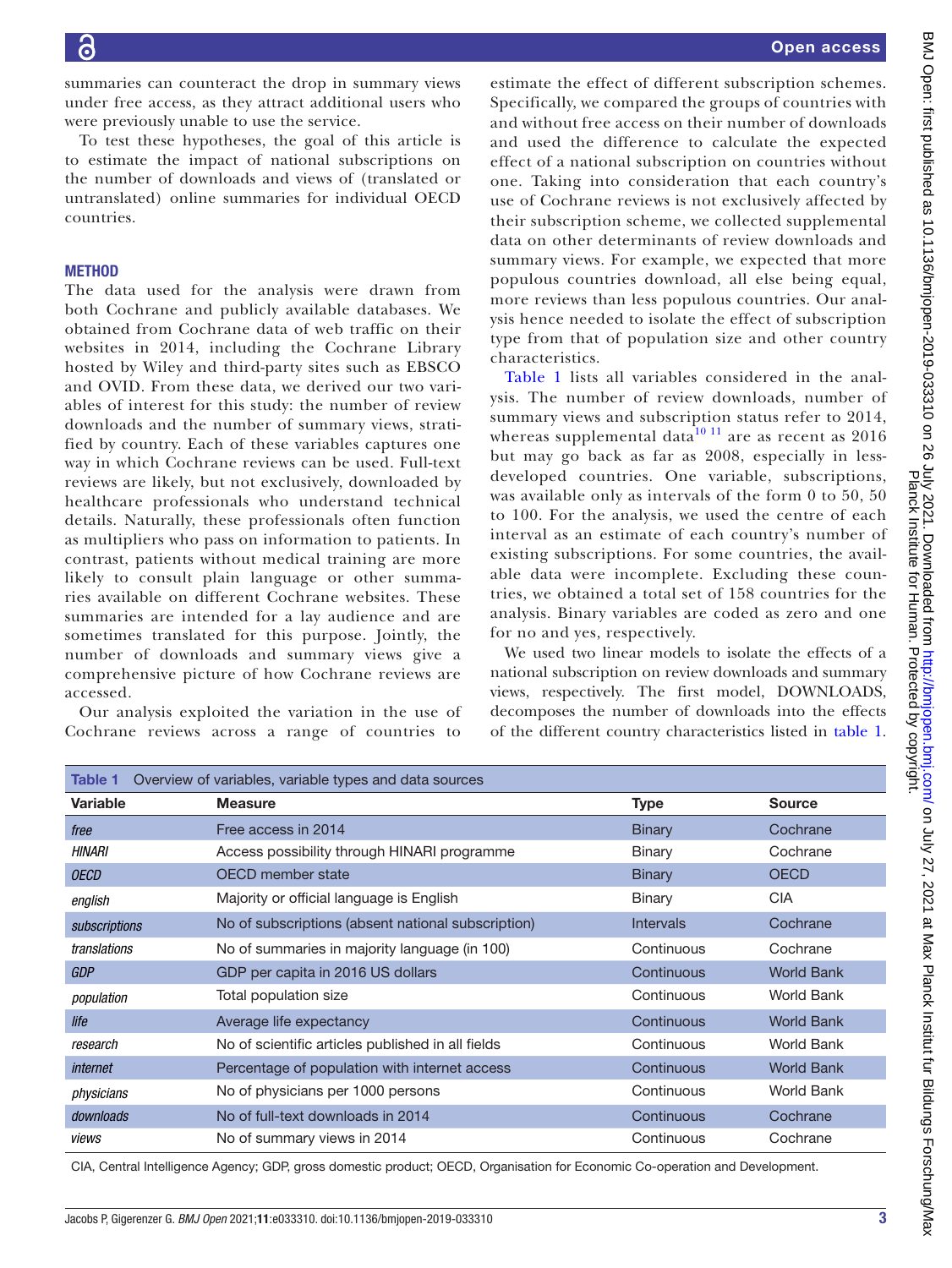Formally, the number of review downloads of country *i* is given by

$$
\ln(downloads_i) = \alpha_0 + \alpha_1 \times \ln(GDP_i) + \alpha_2 \times \ln(population_i)
$$
  
+  $\alpha_3 \times \ln(research_i) + \alpha_4 \times \ln(internet_i)$   
+  $\alpha_5 \times \ln(life_i) + \alpha_6 \times \ln(physicsians_i)$   
+  $\alpha_7 \times \ln(subscripts_i) + \alpha_8 \times HINARI_i$   
+  $\alpha_9 \times OECD_i + \alpha_{10} \times english_i$   
+  $\alpha_{12} \times free_i + \epsilon_i$ 

where  $\alpha_0$  denotes the intercept,  $\alpha_j$  denotes the partial effect of variable *j*, and  $\epsilon_i$  denotes an error term that is assumed to be independently, identically and normally distributed. The purpose of the analysis was to estimate the parameters  $\alpha_0$  to  $\alpha_{12}$ ; chief among them was  $\alpha_{12}$ , the effect of a national subscription.

In addition to estimating the model shown here, we also estimated an augmented model that includes interaction effects of *free* with *english* and *population*. Likewise, we estimated three different nonlinear models that predict downloads by combining a set of regression trees such as random forests.[12](#page-9-8) Because many variables were not normally distributed but included considerable outliers, all five models were tested with and without logarithmic transformation of all continuous variables, yielding a total set of 10 models that were tested. These models were compared on the quality of their out-of-sample predictions using 17-fold cross-validation, where the test set was restricted to the 34 OECD member states. The model presented above, with logarithmic transformation, produced a root-mean squared error (RMSE) of 182 662 downloads, whereas the closest competitor exhibited an RSME of 187 298 downloads. A sensitivity check using the model with the next lowest out-of-sample error yielded comparable results. Further, a visual check of the model assumptions revealed no irregularities.

The second model, VIEWS, decomposed summary views into the effects of the different country characteristics listed in [table](#page-2-0) 1. Unlike reviews, summaries are sometimes translated into other national languages, but the number of translated summaries varies across countries. To separate the effect of language from that of national subscriptions, we used the same linear model as before to estimate the number of summary views based on country characteristics but replaced the binary variable *english* with *translations*, which gives the number of plainlanguage summaries available in the national language. Formally, summary views are then described as follows:

 $\ln(views_i) = \beta_0 + \beta_1 \times \ln(GDP_i) + \beta_2 \times \ln(population_i)$ 

+  $\beta_3 \times \ln(r \text{e} \text{se} \text{a} \text{r} \text{c} h_i) + \beta_4 \times \ln(\text{inter} \text{e} t_i)$  $+ \beta_5 \times \ln(life_i) + \beta_6 \times \ln(\text{physical} \cdot n_i)$  $+ \beta_7 \times \ln(subscripts_i) + \beta_8 \times HINARI_i$  $+ \beta_9 \times OECD_i + \beta_{11} \times \ln (translations_i)$ +  $\beta_{12} \times free_i + \epsilon_i$ 

where  $\beta_0$  denotes the intercept,  $\beta_i$  denotes the partial effect of variable  $j$ , and  $\epsilon$ <sub>*i*</sub> denotes an error term that is

assumed to be independently, identically and normally distributed. Again, the purpose of the analysis was to estimate the parameters  $\beta_1$  to  $\beta_{12}$ , with particular interest in variables  $\beta_{11}$  and  $\beta_{12}$ . As before, we chose this model from a set of 10, including six random-forest and four linear models. Two of the linear models slightly outperformed the selected model in 17-fold cross-validation, with training sets restricted to OECD countries. These models used non-logarithmic versions of the variables included and yielded RMSE of around 301 000 views whereas the chosen model yielded an error of around 317 000 views. Nonetheless, we chose the selected model because the logarithmic versions seemed more adequate, particularly because the model led to slightly better estimates for the majority of countries, although predictions for a few countries were less precise. A sensitivity check showed that this choice was conservative in the sense that the combined effects of *free* and *translations*, which are most relevant to our argument, are somewhat smaller in the model chosen than in the model with the lowest out-of-sample error.

### Patient and public involvement

This research involves secondary data and no patients were involved in the design or conduct of the study.

### RESULTS

In this section, we compare countries with and without a national subscription on their review downloads and summary views. We present the results of our two statistical models and use these models to calculate the expected number of reviews for all OECD countries. Finally, we provide rough estimates of the monetary costs of a national subscription.

### Review downloads

The black and grey circles in [figure](#page-4-0) 1 show the total number of review downloads in 2014 for all OECD member states. The position of each circle on the x-axis indicates the number of downloads per 1000 persons and the size of the circle indicates the total number of downloads. Among countries without free access, shown by the black circles, the Netherlands, Sweden and Switzerland had the highest and Mexico, Slovakia and the Czech Republic the lowest number of downloads per capita. Although there was a tendency for more prosperous countries to have more downloads per capita, exceptions can be found. Most notably, there were seven downloads per 1000 persons in Chile, but only 0.25 per 1000 in Japan. On average, countries without a national subscription downloaded 2.33 reviews per 1000 persons.

The Netherlands had 10 downloads per 1000 persons, making it the country with by far the highest download rate among those without free access. For countries with a national subscription, the grey circles show downloads per capita. Each of these countries had more downloads per capita than the Netherlands, on average 19.2 reviews per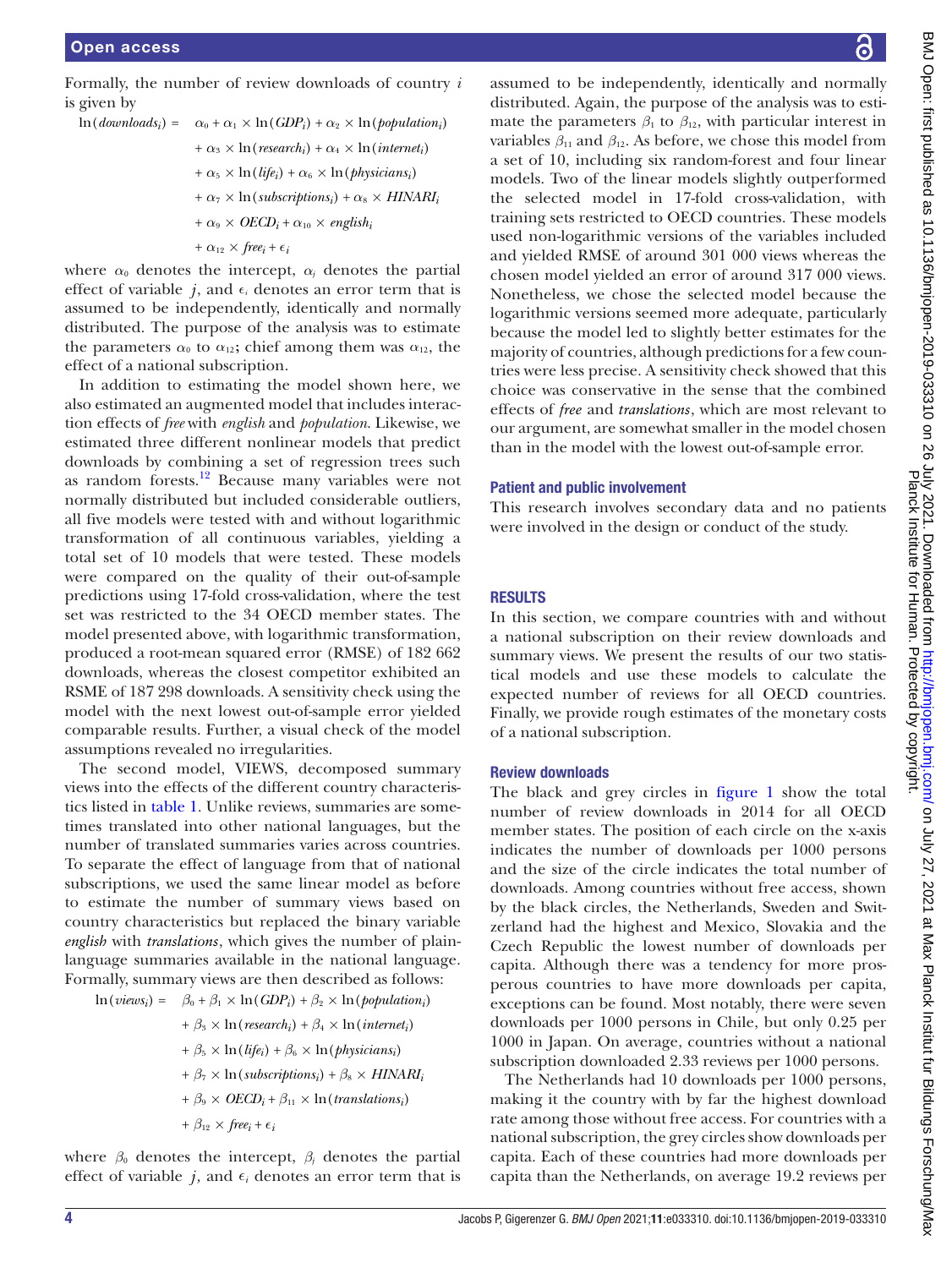

<span id="page-4-0"></span>Figure 1 Observed and expected annual review downloads per 1000 persons for OECD member states. OECD, Organisation for Economic Co-operation and Development. AUS, Australia; AUT, Austria; BEL, Belgium; CAN, Canada; CHE, Switzerland; CZE, The Czech Republic; DEU, Germany; DNK, Denmark; ESP, Spain; EST, Estonia; FIN, Finland; FRA, France; GRC, Greece; HUN, Hungary; ISL, Iceland; IRL, Ireland; ISR, Israel; ITA, Italy; JPN, Japan; KOR, Republic of Korea; LUX, Luxembourg; MEX, Mexico; NDL, Netherlands; NZL, New Zealand; NOR, Norway; POL, Poland; POR, Portugal; SVK, Slovak Republic; SVN, Slovenia; SWE, Sweden; TUR, Turkey.

1000 persons. Download rates were particularly high for anglophone countries, suggesting a linguistic advantage.

To illustrate the effect of a national subscription, it can be instructive to compare countries that differ in their subscription status but are similar in many other respects. For example, Denmark and Norway, with free access, had roughly twice as many downloads as Finland, which was without free access. Likewise, UK, with free access, had roughly the same total as the USA, without free access, despite its population being only a fifth of the latter's.

Although these comparisons provide a first indication that more reviews were downloaded when access was free, the DOWNLOADS model offers a more rigorous estimation of the effect of a national subscription when it is isolated from other factors. Comparing the SD of

ln(*downloads*) with the prediction error for OECD countries indicates that the model yielded fairly accurate predictions. However, a visual inspection of the predictions per country (not shown) revealed that the models underestimated downloads for Chile and the Netherlands, whose downloads appeared to be driven by idiosyncratic factors omitted here. At the same time, the countries that were best predicted appear to be those with free access.

Columns 5 and 6 of [table](#page-5-0) 2 present the estimates of  $\alpha_1$  to  $\alpha_{12}$ , which indicate the approximate percentage increase in review downloads associated with a onepercent increase in the variable of interest (see [box](#page-5-1) 3). For example, a gross domestic product (GDP) increase of one percent is associated with a rise in review downloads of half a percent on average. As expected, most variables are positively associated with review downloads. The only exceptions are OECD membership, which appears to have no discernible effect beyond the effect of GDP, and the number of physicians. Increasing the number of physicians by 10 per cent is estimated to reduce downloads by about 3 per cent on average. This negative effect may appear surprising. One possible explanation is that an increase in the number of physicians per capita implies fiercer competition among them, given that the number of patients is fixed. Such increased competition may incentivise physicians to favour profitable over effec-tive treatments, lowering demand for medical evidence.<sup>[13](#page-9-9)</sup> A second possible explanation is that countries with more physicians are more likely to have alternative resources available such as national guidelines for professional practice, including those by the US Preventive Services Task Force. A comparison of guidelines in the UK and the USA points in this direction.<sup>1</sup>

For the present purpose, interest lies in the estimated effect of a national subscription. All else equal, the model estimated that the number of review downloads increased, on average, to  $e^{2.46} \times 100 \approx 1166$  percent when access was free. However, concluding that a national subscription increases downloads tenfold would be premature. Under a national subscription, institutional and individual subscriptions are no longer needed and should no longer be considered in the model. We, therefore, need to subtract the estimated effect of those subscriptions from that of a national subscription to obtain the incremental effect. The model then estimates that for countries with 25 or 150 subscriptions, the number of downloads would increase to  $e^{2.46+0.24 \times \ln(25)} \times 100 \approx 540$  per cent and to  $e^{2.46+0.24\times\ln(150)} \times 100 \approx 352$  per cent, respectively. As usual, these estimates indicate the average increase in the number of downloads, and observed increases may vary for countries that are dissimilar to those that had a national subscription in our data.

The estimated coefficient for a national subscription exhibits a large SE of 0.53 (see [table](#page-5-0) 2). Although we can reject the null that  $\alpha_{12} = 0$ , we suspect that the lack of precision is due to the fact that only eight countries are currently subscribed whereas 150 countries are not.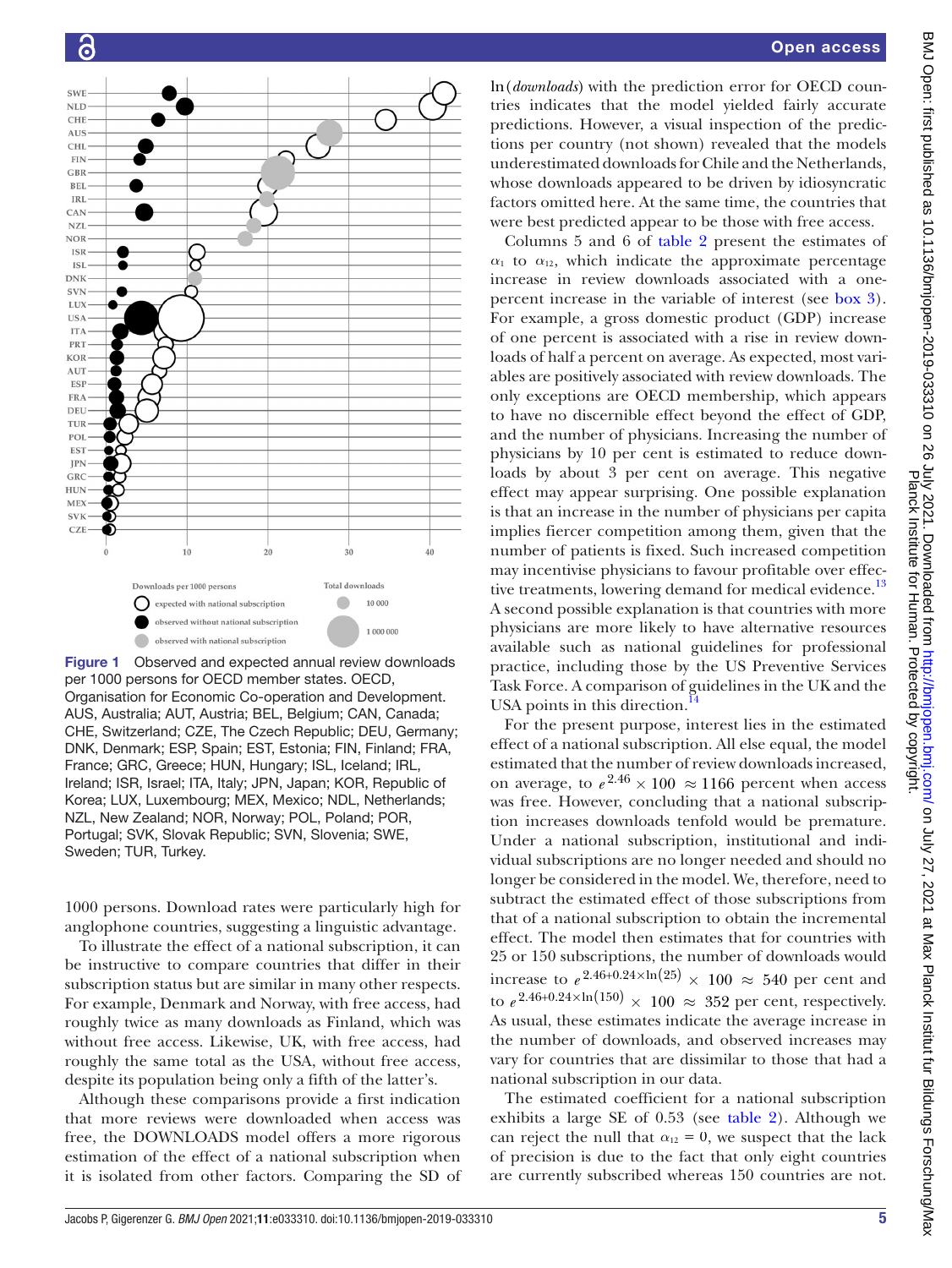<span id="page-5-0"></span>

| Estimated coefficients and diagnostics of ordinary least squares regression models<br>Table 2 |                           |                |              |                         |                   |                      |                                |                     |         |
|-----------------------------------------------------------------------------------------------|---------------------------|----------------|--------------|-------------------------|-------------------|----------------------|--------------------------------|---------------------|---------|
|                                                                                               |                           |                | <b>OECD</b>  | <b>Review downloads</b> |                   | <b>Summary views</b> |                                |                     |         |
| No                                                                                            | Variable                  | Min            | Max          | $\hat{\alpha}_{\rm j}$  | 95% CI            | P value              | $\boldsymbol{\hat{\beta}}_{i}$ | 95% CI              | P value |
| $\mathbf{0}$                                                                                  | intercept                 |                |              | $-28.33$                | $-39.16$ to 17.49 | < 0.01               | $-33.86$                       | $-50.37$ to 17.36   | < 0.01  |
| 1                                                                                             | In $(GDP)$                | 9.24           | 11.67        | 0.48                    | 0.15 to 0.82      | < 0.01               | 0.46                           | $-0.06$ to $0.97$   | 0.08    |
| $\overline{2}$                                                                                | In ( <i>population</i> )  | 12.70          | 19.58        | 0.64                    | 0.44 to 0.85      | < 0.01               | 0.90                           | 0.59 to 1.21        | < 0.01  |
| 3                                                                                             | In (research)             | 5.32           | 12.25        | 0.34                    | 0.16 to 0.51      | < 0.01               | 0.25                           | $-0.02$ to 0.53     | 0.07    |
| $\overline{4}$                                                                                | In ( <i>internet</i> )    | 3.79           | 4.59         | 0.41                    | $-0.01$ to 0.82   | 0.06                 | 0.73                           | 0.11 to 1.35        | 0.02    |
| 5                                                                                             | ln (life)                 | 4.32           | 4.42         | 3.94                    | 1.57 to 6.30      | < 0.01               | 4.36                           | 0.77 to 7.95        | 0.02    |
| $6\phantom{1}$                                                                                | In ( <i>physicians</i> )  | 0.03           | 1.82         | $-0.28$                 | $-0.53$ to $0.03$ | 0.03                 | $-0.38$                        | $-0.75$ to 0.01     | 0.04    |
| $\overline{7}$                                                                                | In (subscriptions)        | 0.00           | 7.13         | 0.24                    | 0.06 to 0.42      | 0.01                 | 0.06                           | $-0.22$ to 0.34     | 0.67    |
| $\bf 8$                                                                                       | In ( <i>translation</i> ) | $-2.30$        | 8.69         |                         |                   |                      | 0.12                           | 0.07 to 0.17        | < 0.01  |
| 9                                                                                             | <b>HINARI</b>             | 0              | 1            | 1.64                    | 0.98 to 2.30      | < 0.01               | 0.27                           | $-0.75$ to 1.29     | 0.60    |
| 10                                                                                            | <b>OECD</b>               | $\overline{0}$ | $\mathbf{1}$ | $-0.09$                 | $-0.78$ to $0.60$ | 0.80                 | $-0.38$                        | $-1.44$ to 0.68     | 0.48    |
| 11                                                                                            | english                   | 0              | 1            | 0.76                    | 0.24 to 1.27      | < 0.01               |                                |                     |         |
| 12                                                                                            | free                      | $\overline{0}$ | $\mathbf{1}$ | 2.46                    | 1.41 to 3.51      | < 0.01               | 0.30                           | $-1.28$ to 1.88     | 0.71    |
| Dependent<br>variable                                                                         |                           |                |              |                         | In (downloads)    |                      |                                | In ( <i>views</i> ) |         |
| Standard deviation (all 158 countries)                                                        |                           |                |              | 2.68                    |                   |                      | 3.14                           |                     |         |
| Standard deviation (all 34 OECD countries)                                                    |                           |                |              | 2.14                    |                   | 1.70                 |                                |                     |         |
| No of countries                                                                               |                           |                |              |                         | 158               |                      |                                | 158                 |         |
| Fitting: share of variance explained                                                          |                           |                |              |                         | 0.85              |                      |                                | 0.74                |         |
| Prediction: RMSE in cross-validation                                                          |                           |                |              |                         |                   |                      |                                |                     |         |
| for all 158 countries                                                                         |                           |                |              | 1.12                    |                   | 1.76                 |                                |                     |         |
| for all 34 OECD countries                                                                     |                           |                |              | 0.88                    |                   | 1.06                 |                                |                     |         |
| All 8 free-access countries                                                                   |                           |                |              |                         | 0.21              |                      |                                | 0.94                |         |

Given this imbalance, a large SE is not surprising. For an alternative assessment of the accuracy of the estimated coefficient  $\hat{\alpha}_{12} = 2.46$ , we calculated the RMSE in crossvalidation specifically for those countries with free access. To this end, we predicted downloads for each country separately, based on parameters estimated from the data of all other countries. Across the resulting 158 models, the estimated effect of free access varied only slightly between 2.33 and 2.56. Using these estimates, the bottom of [table](#page-5-0) 2 shows that the model's predictions were considerably more precise among countries with free access than among those without. These findings indicate that

# Box 3 Elasticities

<span id="page-5-1"></span>Coefficients in a regression of one logarithmic variable on another are referred to as elasticities. For example, in the regression model ln (y) =  $\alpha_0$  +  $\alpha_1$  × ln (x), elasticity  $\alpha_1$  gives the approximate percentage change in  $Y$  associated with a one-percent change in  $x$ . To see this, recall that  $1 + \Delta \approx e^{\Delta}$  for small values of  $\Delta$ , so raising by one percent increases ln (x) to ln (x  $\times$  1.01)  $\approx$  ln (x  $\times$  e<sup>0.01</sup>)  $= \ln (x) + \ln (e^{0.01}) = \ln (x) + 0.01$ . *Multiplying* x by 1.01 therefore *increases*  $\ln(x)$  by 0.01. Correspondingly,  $\alpha$  gives the increase in  $\ln(y)$ and percentage increase in y.

the estimated effect of free access is closer to its true value than its SE may suggest.

Using the estimated coefficients and the data on existing subscriptions, we can calculate for each OECD country the number of expected downloads under a national subscription. These projections are shown by the white circles in [figure](#page-4-0) 1. The logarithmic nature of the model implies that the number of additional downloads generated by a national subscription is driven by the existing download volume: countries with larger download volumes (eg, anglophone, populous and prosperous) are expected to profit more from their introduction.

Consider two cases that illustrate the expected effects of a national subscription. First, recall the case of the USA with as many downloads as the UK (around 1.4 million), despite having a population that is five times larger. The results of our analysis showed that a national subscription would be expected to generate an additional 1.6 million downloads per year, doubling the national total. Second, among non-anglophone countries, Germany had a download level of only 116 000 reviews, less than twice as many as Denmark, despite its population being around 13 times larger. A national subscription would be estimated to increase national totals in Germany to 408 000, increasing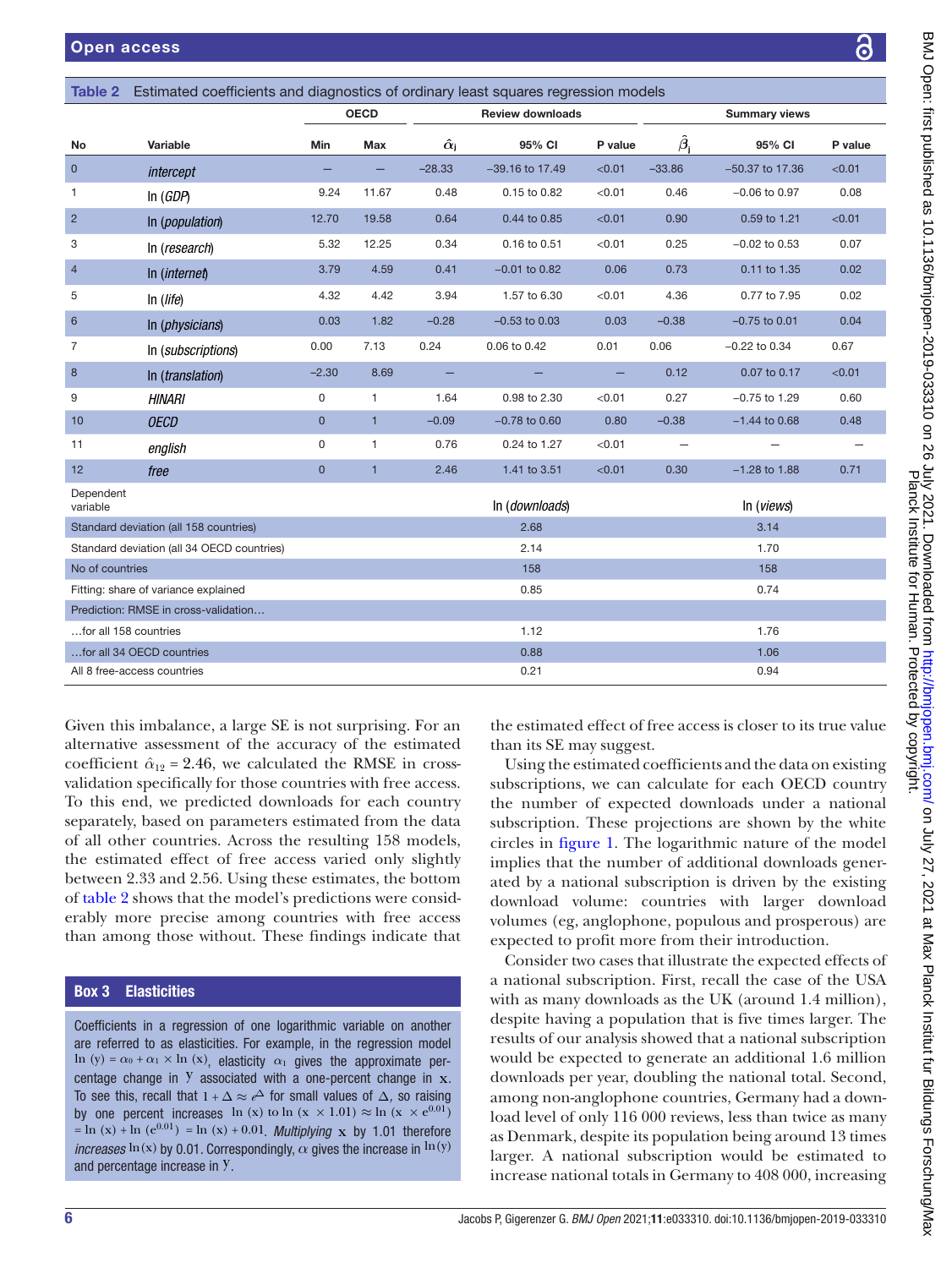

<span id="page-6-0"></span>Figure 2 Observed and expected annual summary views per 1000 persons for OECD member states. OECD, Organisation for Economic Co-operation and Development. AUS, Australia; AUT, Austria; BEL, Belgium; CAN, Canada; CHE, Switzerland; CZE, The Czech Republic; DEU, Germany; DNK, Denmark; ESP, Spain; EST, Estonia; FIN, Finland; FRA, France; GRC, Greece; HUN, Hungary; ISL, Iceland; IRL, Ireland; ISR, Israel; ITA, Italy; JPN, Japan; KOR, Republic of Korea; LUX, Luxembourg; MEX, Mexico; NDL, Netherlands; NZL, New Zealand; NOR, Norway; POL, Poland; POR, Portugal; SVK, Slovak Republic; SVN, Slovenia; SWE, Sweden; TUR, Turkey.

the rate of downloads per person to half of the rate in Denmark.

### Summary views

Our second analysis concerned the effect of a national subscription on plain-language summary views. The black and grey circles in [figure](#page-6-0) 2 show the number of plainlanguage summary views in 2014 per 1000 persons for all OECD member states. Among countries without a national subscription, France, Canada and Spain had the highest number of views per capita, and Turkey, South Korea and Japan had the lowest. The average number of summary views for countries without a national subscription was 2.18 summaries per 1000 persons.

In contrast, there were on average 5.39 summaries per 1000 persons in countries with a national subscription,

indicating an effect of such a subscription. Although the levels for countries with and without national subscription overlap, the highest level (9.1 views per 1000 persons) was reached by Australia, which held a national subscription. Within this group of subscribing countries, Denmark had the fewest views per capita, in keeping with the level of structurally similar countries such as Finland and Sweden. Among national subscribers, anglophone countries appear to have consumed more: not only were more reviews downloaded, as noted before, but also more summaries were viewed.

The views model offers a more detailed examination of the effects of a national subscription and of language. Although the model diagnostics indicated that the model yielded acceptable predictions, predicting the number of summary views was apparently more difficult than predicting downloads. Most notably, the model overestimated the number of views from Japan, Germany and South Korea, where there appeared to have been constraining factors omitted from the model. Columns 7 and 8 of [table](#page-5-0) 2 report the estimated model parameters. Whereas most variables had their expected positive effect on the number of summary views, a higher density of physicians and OECD membership decreased the number, although this latter effect is imprecisely estimated. We were particularly interested in the estimated effects of free access and translations.

Given the substituting nature of full-text downloads and summaries, we had expected a negative effect of a national subscription on summary views. Surprisingly, the estimated effect was positive, indicating at first sight that the additional popularity of the service compensates for summary views supplanted by review downloads. However, there are two caveats to this conclusion. First, the effect was imprecisely estimated so that the degree of compensation cannot be firmly established to be positive or negative. More importantly, subtracting the effects of existing subscriptions can lead to a negative net effect for countries with more than  $e^{0.3/0.06} \approx 136$  existing subscriptions. Generally, we conclude that the negative effect of a national subscription on summary views appears to be small, if at all present.

In contrast, the effect of translations was precisely estimated and positive. The point estimate indicates that increasing the number of summary translations by 100 per cent increases views by approximately  $e^{0.12} \times 100 - 100 \approx 13$  per cent. Although the magnitude of this effect appears small, it is worth pointing out that some countries had only few translations. For example, only 128 of 5952 summaries have been translated into German. A translation of all summaries is then estimated to increase summary views by 57.8 per cent.

To illustrate the interaction of the effects of free access to full-text reviews and summary translations, we used the model estimates to calculate for all OECD countries the number of expected summary views under a national subscription and full translation. These projections are shown by the white circles in [figure](#page-6-0) 2 and vary considerably for two reasons. First, as before, the logarithmic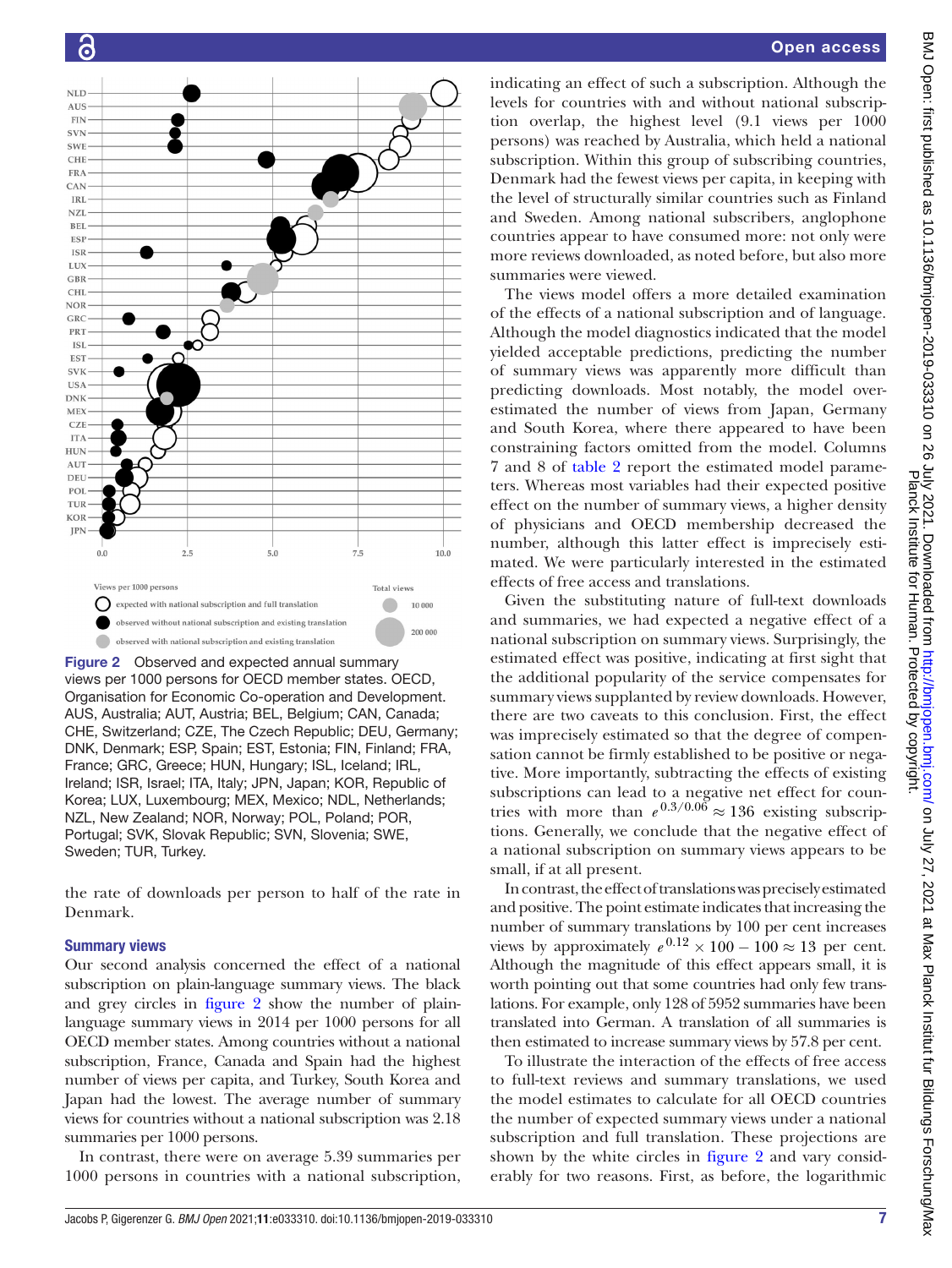nature of the model implies that those with many views benefit more strongly than those with few views. Second, countries vary in their progress on summary translations, and those with few translations have more room for improvement than those with many translations.

### Implied costs

Like all policy instruments, national subscriptions to Cochrane reviews ought to be subjected to a cost-benefit analysis. We have seen above that the benefits in terms of additional full-text downloads and summary views vary across countries but can be substantial in some cases. Here, we set these benefits in relation to the monetary costs of a national subscription. These costs depend on the price of a national subscription and the amount spent on existing subscriptions that would be obsolete under a national subscription. We will discuss each of these factors in turn.

Although Cochrane does not publish rates for national subscriptions, the annual rate is believed to be around US\$0.01 per capita (Gert Antes, former director of Cochrane Germany, personal communication). On the basis of this estimate, the first column of [table](#page-7-0) 3 lists the total costs of a national subscription for each country according to its population size. For example, a national subscription for small countries such as Finland or Austria would cost less than US\$100 000 annually while larger countries such as Germany or Japan would require around one million dollars per year.

At the same time, a national subscription implies that existing subscription holders no longer need their subscriptions. This may further lower the cost of a national subscription. Unfortunately, we do not know each country's total spending on individual downloads, personal licenses or institutional subscriptions. However, our data include an interval of the total number of subscriptions, which can be used to estimate existing total spending. For this purpose, we assumed that observed downloads increase linearly within each subscription interval and estimated for each country *i* the number of subscriptions,  $s$ <sub>*i*</sub>, from the number of review downloads,  $d$ <sub>*i*</sub>, using

$$
s_i = r_i + (t_i - r_i) \times \frac{d_i - c_i}{e_i - c_i}
$$

where  $r_i$  and  $t_i$  denote the lowest and highest possible number of subscriptions in the interval of country *i*, and *ci* and *ei* denote the minimum and maximum number of downloads for countries with the same interval. The approximated number of subscriptions is then multiplied by US\$2582, which is the price of the least expensive institutional subscription (see [box](#page-1-1) 2). For the country with the fewest downloads in the interval,  $s_i$  is set at the lower bound of the interval plus ten percent of its range to avoid inconsistencies at the interval bounds. Conversely, for the country with the most downloads,  $s<sub>i</sub>$  is set at the upper interval bound minus ten percent of its range. To summarise this procedure, consider for example, three countries in the 50–100 subscriptions interval with 100, 1100 and 350 downloads, respectively.

<span id="page-7-0"></span>Table 3 Estimated costs of national subscriptions across OECD countries

|                    | <b>Estimated total costs</b> | <b>Estimated</b>              |                                     |
|--------------------|------------------------------|-------------------------------|-------------------------------------|
|                    | <b>With free</b><br>access   | <b>Without free</b><br>access | costs per<br>additional<br>download |
| Australia          | US\$234 907                  |                               |                                     |
| Austria            | US\$85 345                   | US\$24 590                    | US\$1.33                            |
| <b>Belgium</b>     | US\$112 252                  | <b>US\$59016</b>              | US\$0.29                            |
| Canada             | US\$355 404                  | US\$233 605                   | US\$0.23                            |
| Chile              | US\$177 626                  | US\$110 655                   | US\$0.18                            |
| Czech Republic     | US\$105 106                  | US\$12 295                    | US\$22.17                           |
| <b>Denmark</b>     | <b>US\$56 396</b>            |                               |                                     |
| Estonia            | US\$13 136                   | US\$12 295                    | US\$0.43                            |
| Finland            | <b>US\$54 636</b>            | <b>US\$36 885</b>             | US\$0.18                            |
| France             | US\$662 069                  | US\$135 245                   | US\$1.97                            |
| Germany            | US\$808 895                  | US\$368 850                   | <b>US\$1.51</b>                     |
| Greece             | US\$109 577                  | US\$14 754                    | US\$6.34                            |
| Hungary            | US\$98 617                   | <b>US\$14754</b>              | <b>US\$6.99</b>                     |
| Iceland            | US\$3276                     | US\$12 295                    | $-US$3.06$                          |
| Ireland            | US\$46 127                   |                               |                                     |
| Israel             | US\$82 153                   | US\$31 967                    | US\$0.67                            |
| Italy              | US\$613 364                  | US\$164 753                   | US\$1.31                            |
| Japan              | US\$1 271 318                | US\$614 750                   | US\$4.14                            |
| Luxembourg         | US\$5561                     | <b>US\$0</b>                  | US\$1.11                            |
| Mexico             | US\$1 253 858                | US\$27 049                    | US\$21.25                           |
| <b>Netherlands</b> | US\$168 542                  | US\$231 146                   | $-US$0.12$                          |
| New Zealand        | US\$45 097                   |                               |                                     |
| Norway             | <b>US\$51 365</b>            |                               |                                     |
| Poland             | <b>US\$379955</b>            | US\$29 508                    | US\$4.87                            |
| Portugal           | US\$103 974                  | US\$27 049                    | US\$1.24                            |
| Slovakia           | US\$54 185                   | US\$12 295                    | US\$17.70                           |
| Slovenia           | US\$20 622                   | US\$17 213                    | US\$0.19                            |
| South Korea        | US\$504 240                  | US\$88 524                    | US\$1.42                            |
| Spain              | US\$464 046                  | <b>US\$68 852</b>             | <b>US\$1.84</b>                     |
| Sweden             | US\$96 896                   | US\$98 360                    | US\$0.00                            |
| Switzerland        | US\$81 902                   | US\$71 311                    | <b>US\$0.05</b>                     |
| Turkey             | US\$759 323                  | US\$56 557                    | US\$4.06                            |
| <b>UK</b>          | US\$645 104                  |                               |                                     |
| <b>USA</b>         | US\$3 188 571                | US\$3 073 750                 | US\$0.07                            |

OECD, Organisation for Economic Co-operation and Development.

Based on these data, they would be assumed to have  $50 + 0.1 \times (100 - 50) = 55$ ,  $100 - 0.1 \times (100 - 50) = 95$ ,<br>and  $55 + (95 - 55) \times \frac{350 - 100}{1100 - 100} = 65$  subscriptions, and  $55 + (95 - 55) \times \frac{350 - 100}{1100 - 100} = 65$  subscriptions, respectively. With only one country per interval, *si* is set at the centre of the interval.

The second column of [table](#page-7-0) 3 lists the approximate existing total spending for each country. It shows that some countries without a national subscription, such as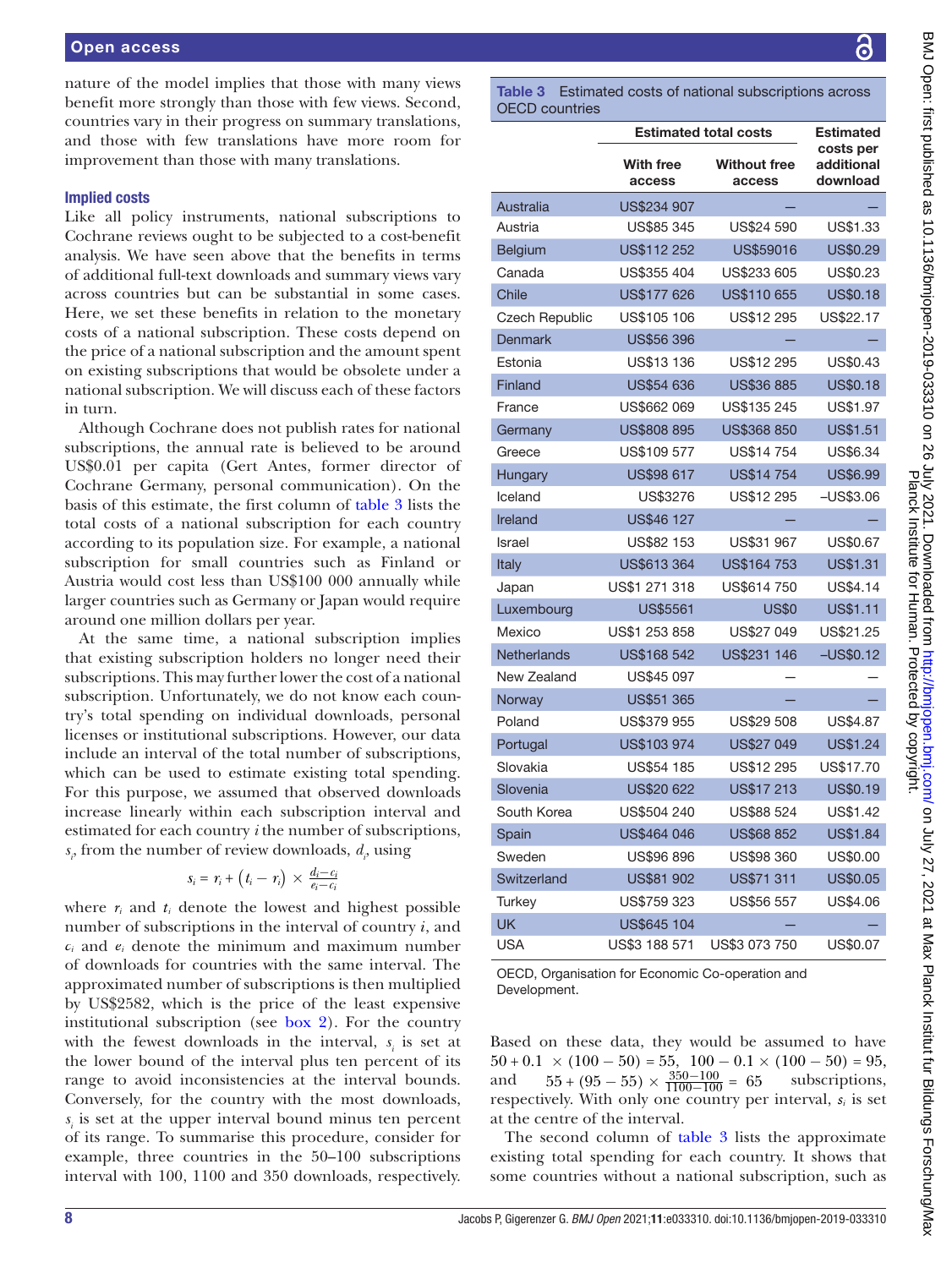Open access

Germany and Japan, have spent large amounts of money on Cochrane licences for research institutions or medical organisations. Under a national subscription, these individual licenses would become obsolete. However, to determine the actual financial burden of a national subscription, it may be important to consider the mix of private and public institutions among existing subscribers. Unlike potential savings by public institutions, which may be subtracted from the total costs, savings by private institutions would in fact raise costs to governments through foregone sales taxes. However, we suspect that the large majority of existing subscribers are publicly funded, implying that omitting the need for existing spending on Cochrane licenses would reduce the effective cost of a national subscription.

The third column of [table](#page-7-0) 3 subtracts the estimated existing costs from the estimated total and divides it by the estimated increase in review downloads shown in [figure](#page-4-0) 1. Integrating costs and benefits, this column can be used to separate the countries into three groups. First, three countries, Czech Republic, Mexico and Slovakia, would pay around US\$20 per additional download, a sum that falls short of the price of an individual download but exceeds the cost of merely viewing a review. Similarly, Greece, Hungary, Poland and Turkey would pay US\$4– US\$7, considerably more per additional download than most other countries. Second, three countries, Iceland, Sweden and the Netherlands, are predicted to save money through a national subscription. The majority of countries, including Canada, France, Germany, Italy and the USA, fall in between these extreme groups, with costs per additional download ranging between US\$0.05 and US\$2.

# **DISCUSSION**

Cochrane reviews are currently of limited use, as many healthcare professionals and most patients do not have free access to them. In spite of efforts to promote informed healthcare professionals and patients, governments have been reluctant to purchase national subscriptions. We calculated estimates of the increase in full-text downloads and summary views of Cochrane Reviews in OECD countries if they were to purchase a national subscription. We then integrated these estimated benefits with the estimated costs of a national subscription and provided a measure of the effective costs.

Our findings are encouraging. Although the estimated increases in full-text downloads vary between countries, [figure](#page-4-0) 1 shows that considerable improvements are possible. Indeed, the majority of countries is projected to multiply their downloads by a factor above two, including countries with few downloads in the absence of a national subscription.

In addition, our analysis of summary views showed that a national subscription is not associated with a reduction in summary views. Instead, the effect of a national subscription could be both positive and negative, depending on

the country. However, [figure](#page-6-0) 2 illustrates that translations of summaries into the national language can attenuate possible negative effects and offer a second avenue for disseminating Cochrane evidence. As we used each country's national language to determine the number of available translations, the model did not control for national differences in English proficiency. Therefore, the model may have overestimated the effect of additional translations for countries in which English is widely and well understood, such as Scandinavian countries or the Netherlands. Nonetheless, the results indicate that translations have the potential to increase summary views in many countries, including some without exceptional English proficiency. For example, Slovenia, Greece, Italy and Germany hold the potential for considerable improvements through comprehensive translation of existing summaries. We therefore conclude that translations of Cochrane summaries offer an additional tool for disseminating Cochrane evidence that can be used independently of a national subscription.

Integrating these estimated benefits with the costs of national subscriptions, we find that for all but seven OECD member states, the net costs would be small. Whereas seven countries can expect to face insufficient demand to justify the purchase of a national subscription, according to our estimates in [table](#page-7-0) 3, many countries would pay less than US\$1 for each additional download and three countries would save money under a national subscription. Thus, for most countries, national subscriptions to Cochrane reviews present an inexpensive way of disseminating medical evidence. The question of to what degree this evidence will be used cannot be answered by the present study, although Cochrane reviews have in the past had direct impact on policy-making, $15$  and, when translated into fact boxes and other understandable forms, can foster physicians' and patients' understanding and decision making.<sup>[16–18](#page-9-12)</sup>

The estimates of our analysis are based on an ordinary least squares regression model of observational data and are not without caveats. Most importantly, observational data are ill suited to establish causal relationships. That is, our analysis cannot formally answer the question whether national subscriptions lead to increases in downloads, whether the reverse is true, or whether both variables have a common cause. Instead, we have found that it is more plausible that a national subscription leads to a given number of downloads than vice versa because subscriptions have a causal effect on the costliness of a download. However, it is important to note that there remains the possibility that both subscription and downloads are caused by a third variable that we have not accounted for in our models. Despite all efforts to control for potential confounds such as economic strength or research activity, comparisons across countries retain the possibility that relevant differences between countries remain unnoticed or unobserved. To corroborate our findings, we, therefore, encourage studies